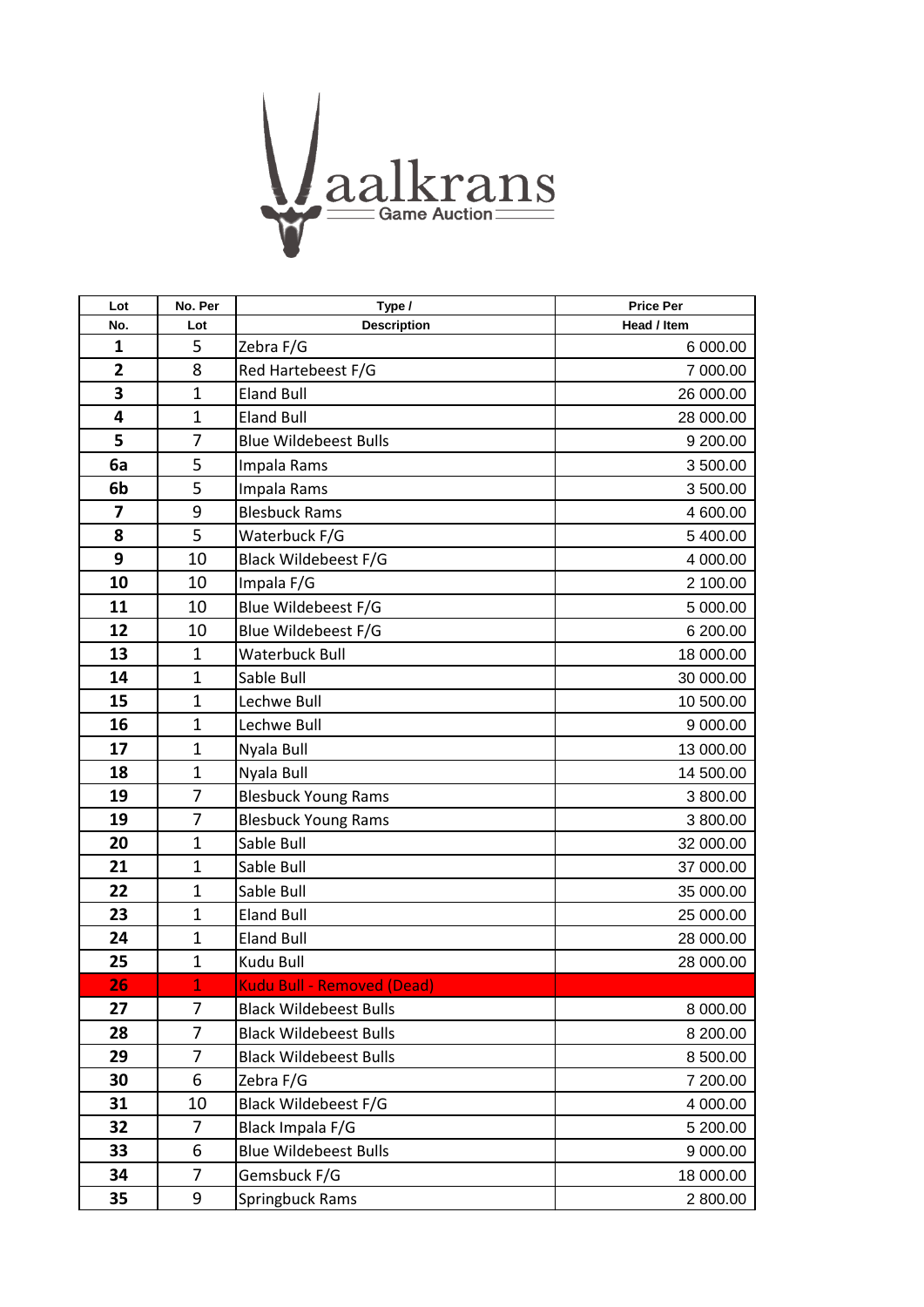| 36         | 6            | <b>Red Hartebeest Bulls</b>  | 12 000.00  |
|------------|--------------|------------------------------|------------|
| 37         | 6            | Red Hartebeest F/G           | 9 500.00   |
| 38         | 7            | Black Impala F/G             | 5 500.00   |
| 39         | 9            | Gemsbuck F/G                 | 13 000.00  |
| 40         | 7            | <b>Blue Wildebeest Bulls</b> | 10 200.00  |
| 41         | 6            | <b>Red Hartebeest Bulls</b>  | 12 000.00  |
| 42a        | 10           | <b>Blesbuck Rams</b>         | 4 200.00   |
| 42b        | 10           | <b>Blesbuck Rams</b>         | 4 200.00   |
| 42c        | 11           | <b>Blesbuck Rams</b>         | 4 200.00   |
| 43         | $\mathbf{1}$ | <b>Buffalo</b>               | 85 000.00  |
| 44         | $\mathbf{1}$ | <b>Buffalo</b>               | 125 000.00 |
| 45         | $\mathbf{1}$ | <b>Buffalo</b>               |            |
| 46         | $\mathbf{1}$ | <b>Buffalo</b>               |            |
| 47         | $\mathbf{1}$ | <b>Buffalo</b>               |            |
| 48         | $\mathbf{1}$ | <b>Buffalo</b>               | 35 000.00  |
| 49         | $\mathbf{1}$ | <b>Buffalo</b>               |            |
| 50         | $\mathbf{1}$ | <b>Buffalo</b>               |            |
| 51         | 5            | Sable                        | 19 000.00  |
| 52         | 5            | Sable                        | 15 000.00  |
| 53         | $\mathbf{1}$ | Roan Bull                    | 30 000.00  |
| 54         | $\mathbf{1}$ | Roan Bull                    | 30 000.00  |
| 55         | $\mathbf{1}$ | Roan Bull                    | 30 000.00  |
| <b>56a</b> | 6            | Lechwe                       |            |
| 56b        | 6            | Lechwe                       |            |
| 57         | 3            | Saddleback Blesbuck          |            |
| 58         | 4            | White Flanked Impala         | 15 000.00  |
| 59         | $\mathbf{1}$ | <b>Black Impala Ram</b>      | 14 000.00  |
| 60         | $\mathbf{1}$ | <b>Black Impala Ram</b>      | 18 000.00  |
| 61a        | 5            | <b>Bontebok</b>              | 4 200.00   |
| 61b        | 5            | <b>Bontebok</b>              | 4 200.00   |
| 62a        | 5            | <b>Bontebok</b>              | 4 000.00   |
| 62b        | 5            | <b>Bontebok</b>              | 4 200.00   |
| 63         | 8            | Gemsbuck                     | 16 500.00  |
| 64a        | 10           | Gemsbuck                     | 11 500.00  |
| 64b        | 10           | Gemsbuck                     | 10 000.00  |
| 64c        | 10           | Gemsbuck                     | 10 000.00  |
| 65         | $\mathbf{1}$ | Kudu                         | 19 000.00  |
| 66         | $\mathbf{1}$ | Kudu                         | 19 000.00  |
| 67         | 1            | Kudu                         | 19 000.00  |
| 68         | 1            | Kudu                         | 19 000.00  |
| 69         | $\mathbf{1}$ | Kudu                         | 22 000.00  |
| 70         | $\mathbf{1}$ | Kudu                         | 22 000.00  |
| 71         | $\mathbf{1}$ | Kudu                         | 22 000.00  |
| 72         | $\mathbf{1}$ | Kudu                         | 22 000.00  |
| 73         | $\mathbf{1}$ | Kudu                         | 22 000.00  |
| 74         | $\mathbf{1}$ | Kudu                         | 22 000.00  |
| 75         | 6            | Kudu                         | 6 200.00   |
| 76         | 6            | Kudu                         | 6 200.00   |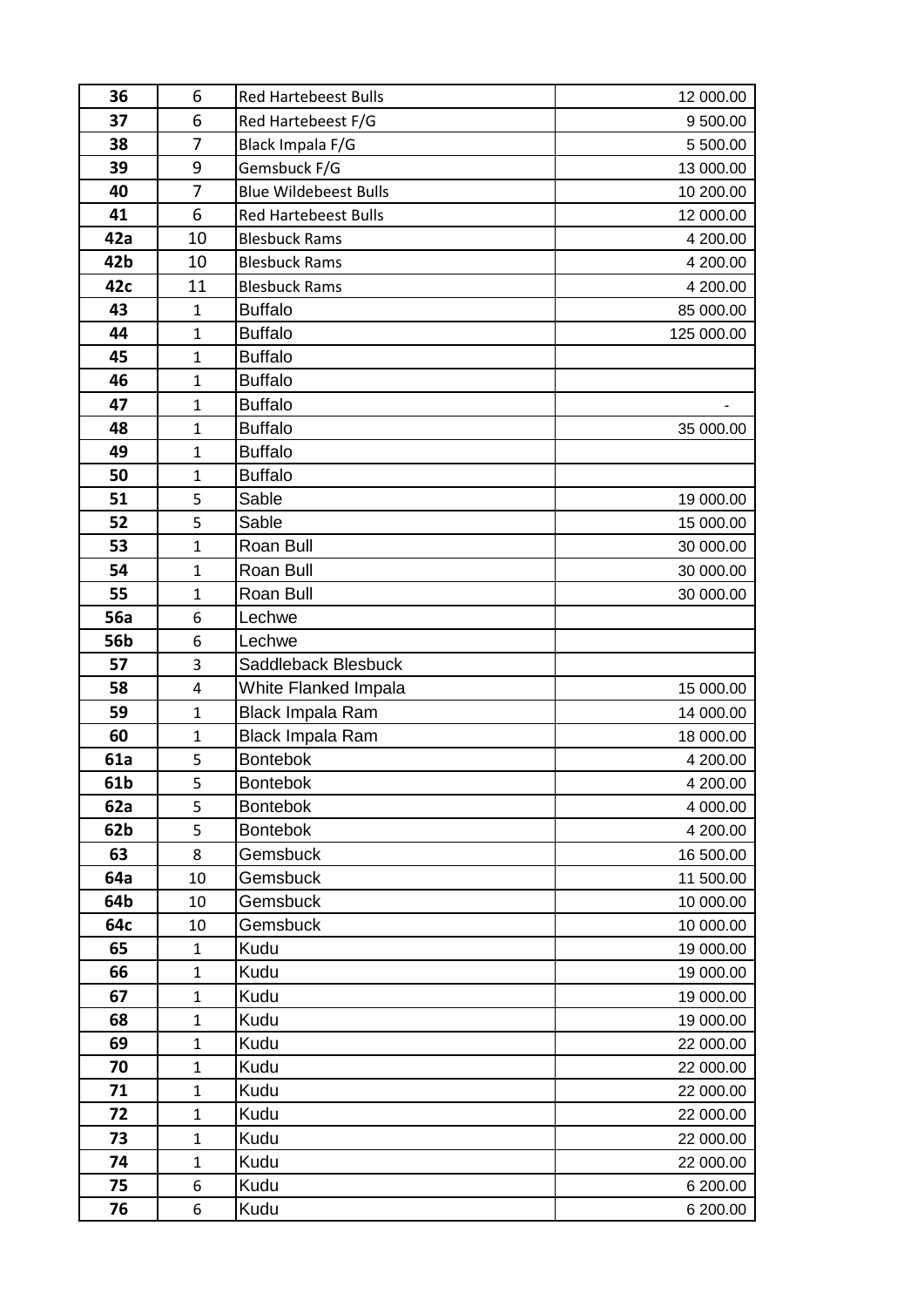| 77         | $\mathbf{1}$ | Eland                   | 30 000.00 |
|------------|--------------|-------------------------|-----------|
| 78         | $\mathbf{1}$ | Eland                   | 30 000.00 |
| 79         | $\mathbf{1}$ | Eland                   | 23 000.00 |
| 80         | $\mathbf{1}$ | Eland                   | 23 000.00 |
| 81         | $\mathbf{1}$ | Eland                   | 23 000.00 |
| 82         | $\mathbf{1}$ | Eland                   | 23 000.00 |
| 83         | $\mathbf{1}$ | Eland                   | 23 000.00 |
| 84         | $\mathbf{1}$ | Eland                   | 23 000.00 |
| 85         | $\mathbf{1}$ | Eland                   | 23 000.00 |
| 86         | $\mathbf{1}$ | Eland                   | 23 000.00 |
| 87a        | 8            | Eland                   | 9 600.00  |
| 87b        | 8            | Eland                   | 9 600.00  |
| <b>88a</b> | 10           | <b>Black Wildebeest</b> | 3 600.00  |
| 88b        | 10           | <b>Black Wildebeest</b> | 3 600.00  |
| 88c        | 10           | <b>Black Wildebeest</b> | 3 000.00  |
| 89         | 9            | <b>Black Wildebeest</b> | 10 000.00 |
| 90         | 6            | <b>Red Hartebeest</b>   | 9 000.00  |
| 91         | 5            | <b>Red Hartebeest</b>   | 9 000.00  |
| 92         | 5            | <b>Red Hartebeest</b>   | 9 000.00  |
| 93         | 5            | <b>Red Hartebeest</b>   | 9 000.00  |
| 94         | 5            | <b>Red Hartebeest</b>   | 9 000.00  |
| 95a        | 9            | <b>Red Hartebeest</b>   | 6 500.00  |
| 95b        | 9            | <b>Red Hartebeest</b>   | 6 200.00  |
| 95с        | 9            | <b>Red Hartebeest</b>   | 6 000.00  |
| 96a        | 15           | Impala                  | 2 200.00  |
| 96b        | 15           | Impala                  | 2 200.00  |
| 97a        | 15           | Impala                  | 2 200.00  |
| 97b        | 15           | Impala                  | 2 200.00  |
| 98a        | 10           | Impala                  | 2 000.00  |
| 98b        | 10           | Impala                  | 2 000.00  |
| 98c        | 10           | Impala                  | 2 000.00  |
| 99a        | 10           | Impala                  | 2 000.00  |
| 99b        | 10           | Impala                  |           |
| 100        | $\mathbf{1}$ | Nyala Bull              | 14 000.00 |
| 101        | $\mathbf{1}$ | Nyala Bull              | 14 000.00 |
| 102        | $\mathbf{1}$ | Golden Wildebeest Bull  | 13 500.00 |
| 103        | 5            | Waterbuck               | 15 000.00 |
| 104a       | 5            | Zebra                   | 7 500.00  |
| 104b       | 5            | Zebra                   | 7 500.00  |
| 105a       | 6            | Zebra                   | 6 500.00  |
| 105b       | 6            | Zebra                   | 6 200.00  |
| 105c       | 6            | Zebra                   | 6 200.00  |
| 106a       | 10           | <b>Blesbuck</b>         | 1 900.00  |
| 106b       | 10           | <b>Blesbuck</b>         | 1 900.00  |
| 106c       | 10           | <b>Blesbuck</b>         |           |
| 107a       | 10           | <b>Blesbuck</b>         |           |
| 107b       | 10           | <b>Blesbuck</b>         |           |
| 108        | 8            | <b>Blesbuck</b>         | 3 500.00  |